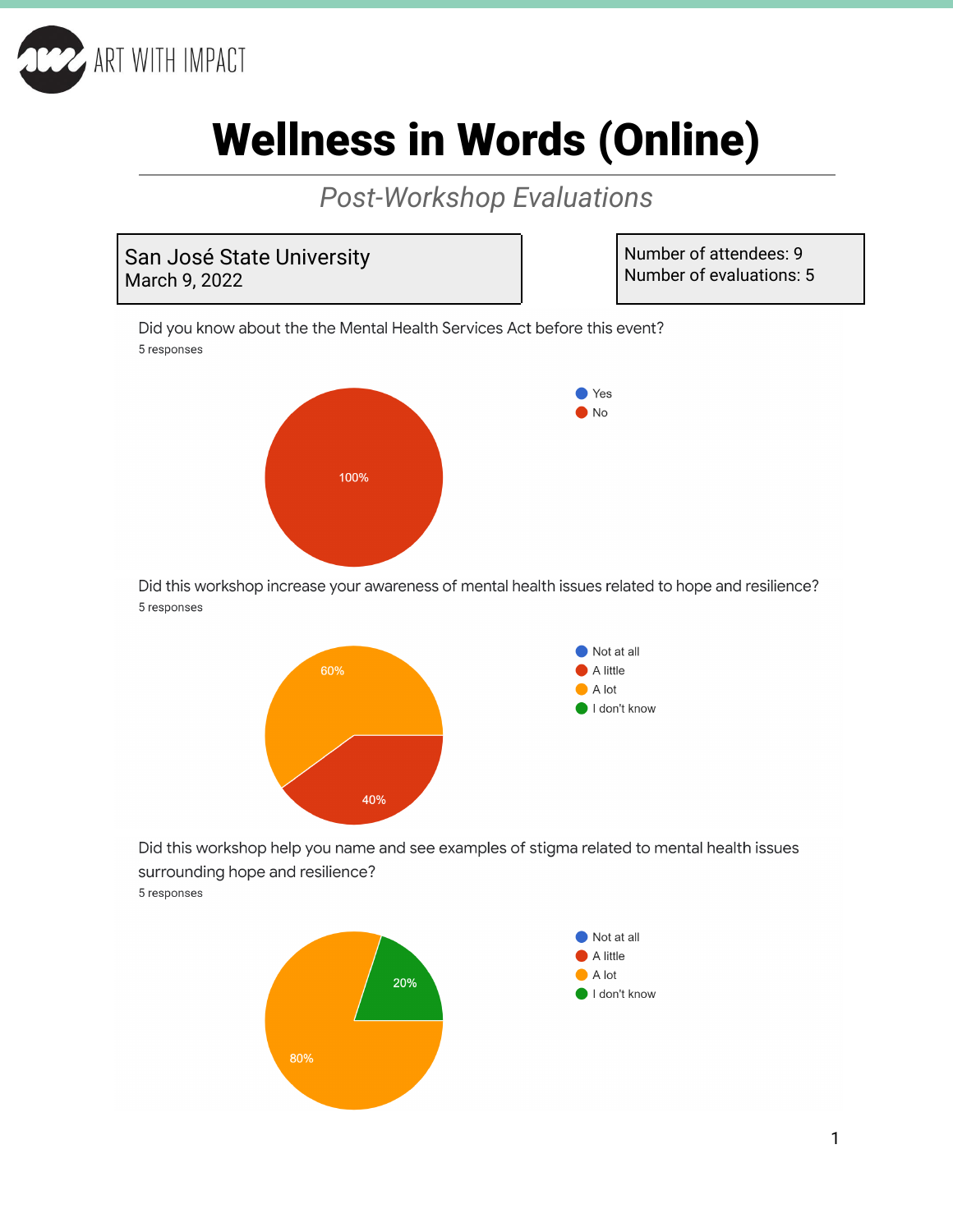

### **What was your main takeaway?**

Expression helps with healing

It's important to remind ourselves of our strength and resilience, and that there's a lot of ways to explore and immerse ourselves using art so that we can express everything we want to express in a healthy way!

There is always a safe space within your own words

It is ok to feel your feelings and let it out in a cathartic way as long as you are mindful of it. Also, people suffer from hidden mental illness so be patient with others and reduce stigma.

## **How might you use what you learned today?**

More poem/free writing about my emotions to cope

I will definitely be using the explore, immerse, express technique because it's such a simple yet interactive way of reflecting on our emotions using different media such as visual art, poetry, film and many more.

I will remind myself its ok to not be ok

will engage in more writing activities to reflect on my feelings and thoughts.

# **If you were telling a friend about this workshop, you would describe it as: (Highlights: see raw data for full list)**

Helpful and connecting to oneself

Very impactful, de-compressing and it's a really good way to reflect on our own strength and resilience through art.

empowering and amazing

Super cathartic and reflective experience and you get to. be in a safe, open environment to talk about your feelings/thoughts/share your writing.

How do you identify? (Check all that apply) 5 responses

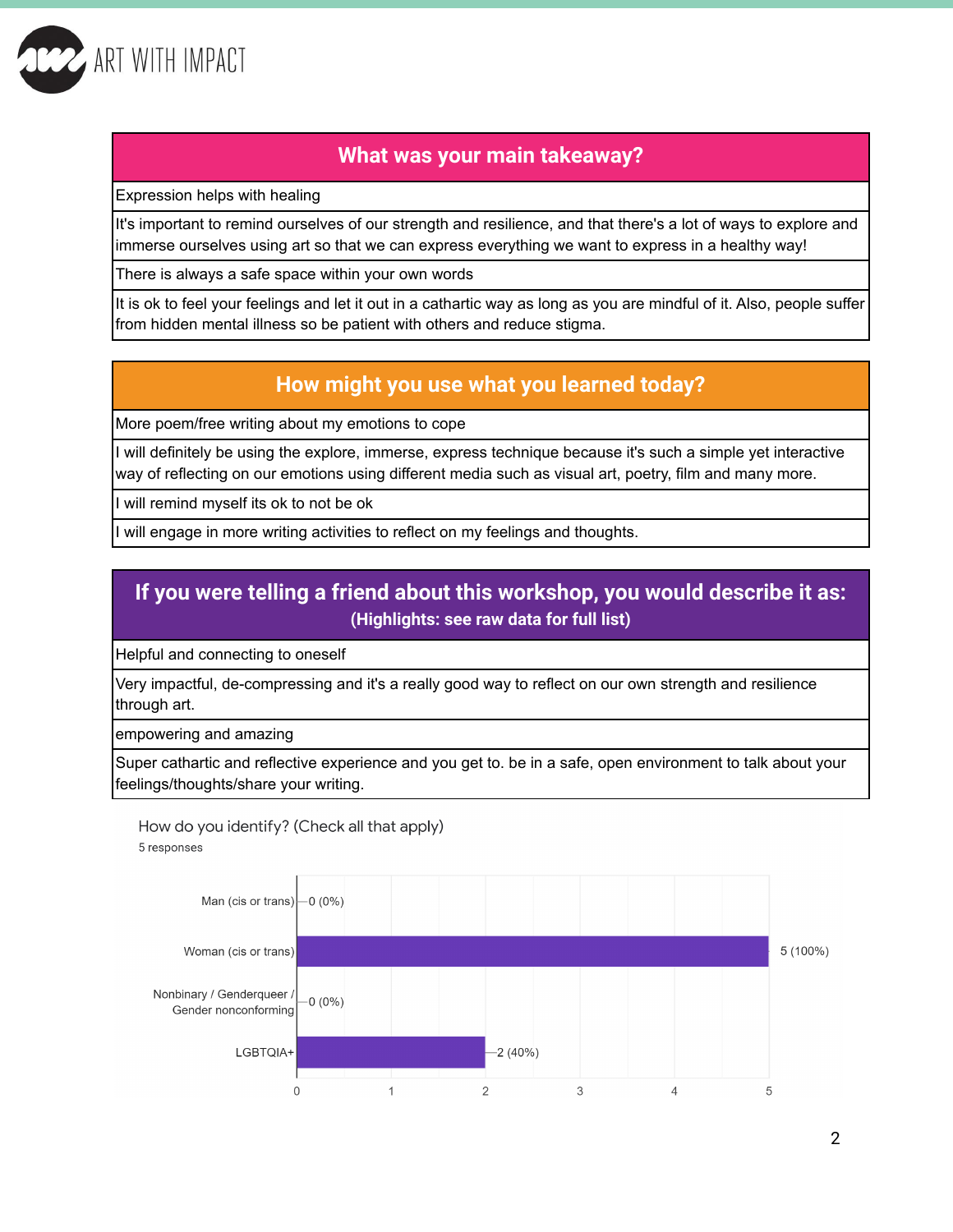

After this workshop, are you more or less likely to take action to support the mental health of people in your life? 5 responses



After this event, are you more or less likely to seek support for your own mental health? 5 responses



Types of mental health support

**What are the biggest barriers to your mental wellness and/or receiving mental health support? (Highlights: see raw data for full list)**

# **How can we improve this event in the future?**